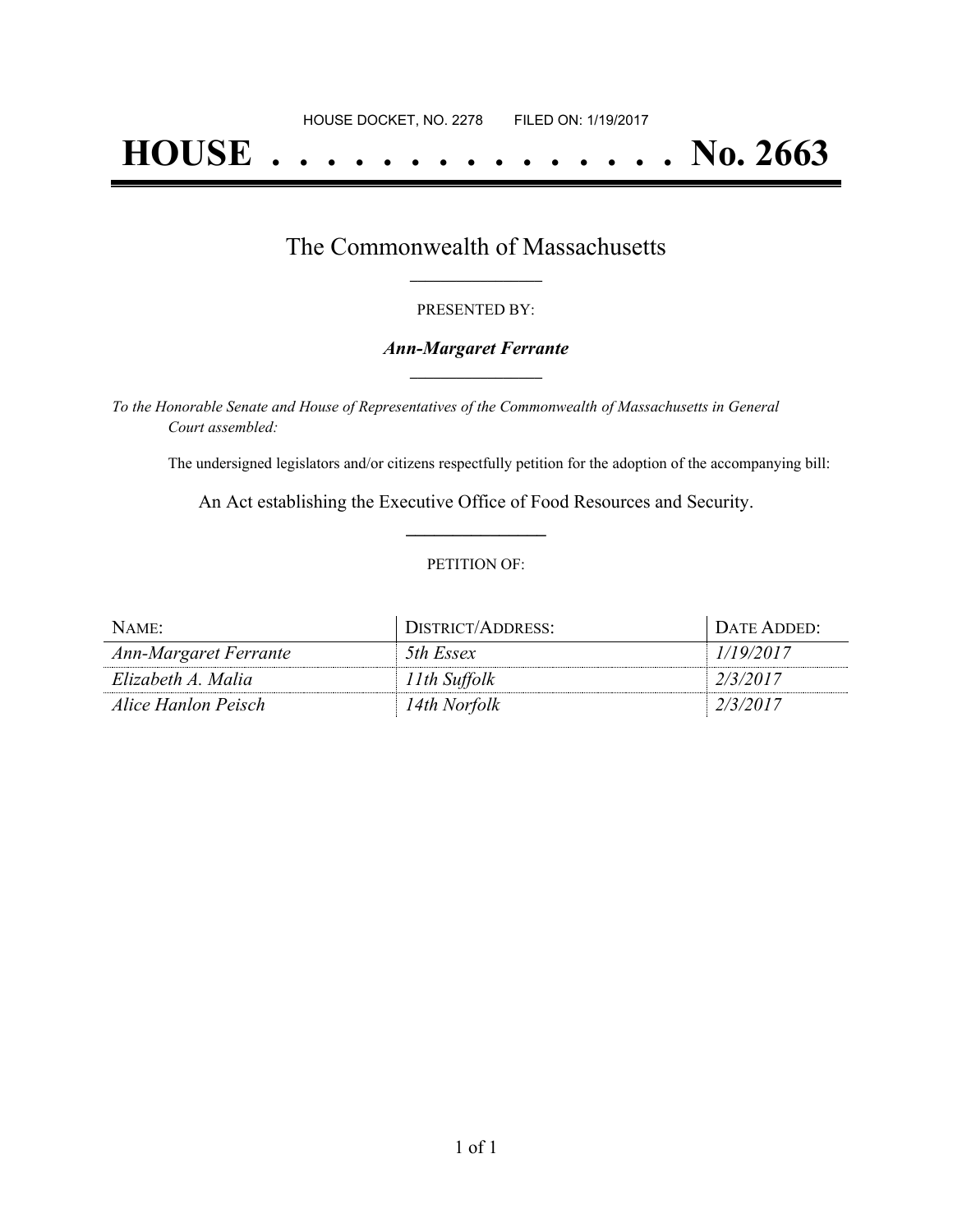#### HOUSE DOCKET, NO. 2278 FILED ON: 1/19/2017

## **HOUSE . . . . . . . . . . . . . . . No. 2663**

By Ms. Ferrante of Gloucester, a petition (accompanied by bill, House, No. 2663) of Ann-Margaret Ferrante, Elizabeth A. Malia and Alice Hanlon Peisch for legislation to establish an executive office of food resources and security. State Administration and Regulatory Oversight.

### [SIMILAR MATTER FILED IN PREVIOUS SESSION SEE HOUSE, NO. *2736* OF 2015-2016.]

## The Commonwealth of Massachusetts

**In the One Hundred and Ninetieth General Court (2017-2018) \_\_\_\_\_\_\_\_\_\_\_\_\_\_\_**

**\_\_\_\_\_\_\_\_\_\_\_\_\_\_\_**

An Act establishing the Executive Office of Food Resources and Security.

Be it enacted by the Senate and House of Representatives in General Court assembled, and by the authority *of the same, as follows:*

|  | SECTION 1. Section 2 of chapter 6A of the General Laws, as appearing in the 2012 |  |
|--|----------------------------------------------------------------------------------|--|
|--|----------------------------------------------------------------------------------|--|

2 Official Edition, is hereby amended by inserting after the word "affairs", in line 3, the following

- 3 words:- , food resources and security.
- 4 SECTION 2. Section 3 of chapter 23G of the General Laws is hereby amended by
- 5 inserting after the word "projects", in line 89, as appearing in the 2012 Official Edition, the
- 6 following words:- and loans to food producers selected by the department of investment and
- 7 financing for food production pursuant to section 10 of chapter 28B.
- 8 SECTION 3. The General Laws are hereby amended by inserting after section 28A the 9 following chapter:-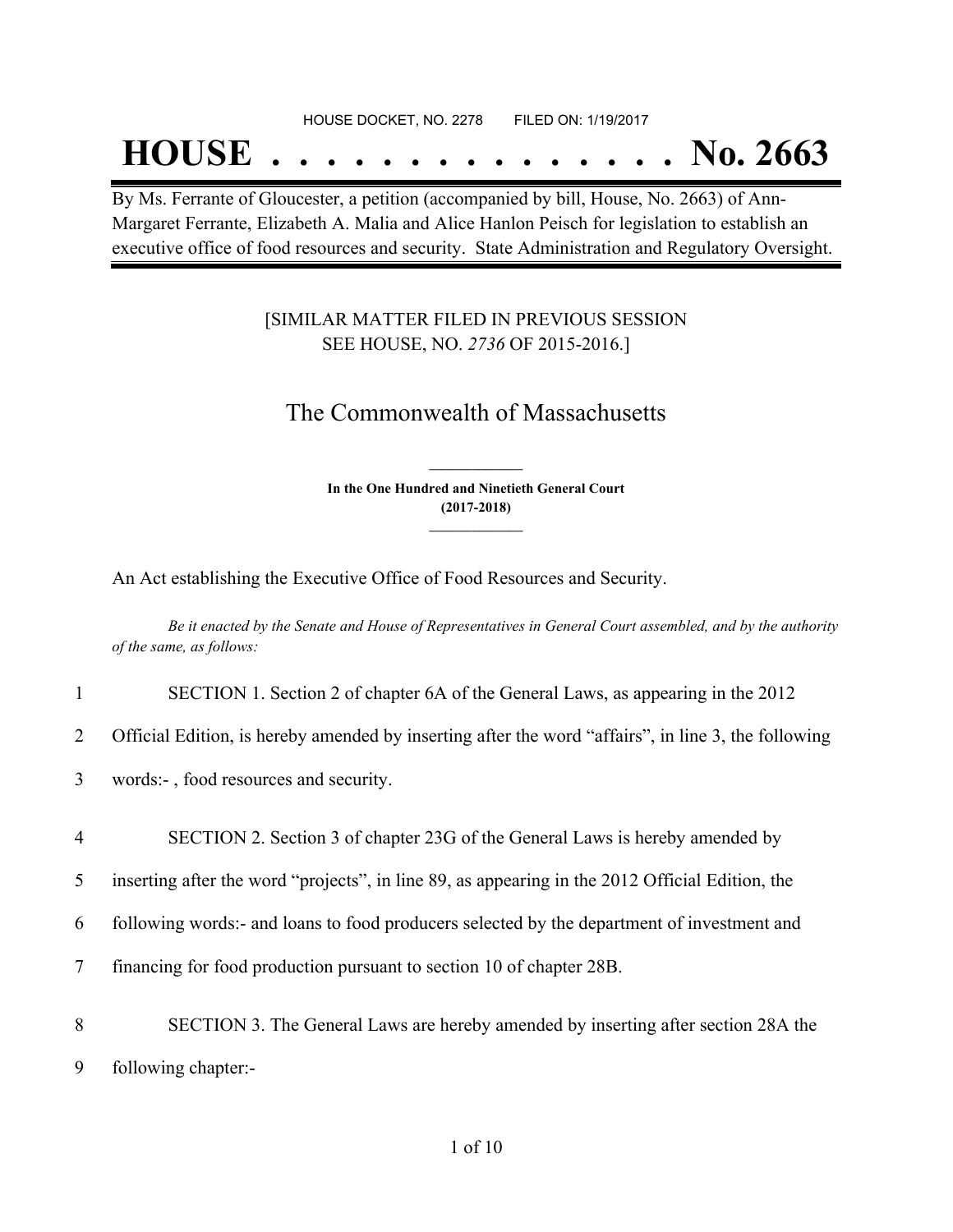## CHAPTER 28B.

| 11 | EXECUTIVE OFFICE OF FOOD RESOURCES AND SECURITY                                                     |
|----|-----------------------------------------------------------------------------------------------------|
| 12 | Section 1. As used in this chapter, the following words shall, unless the context clearly           |
| 13 | requires otherwise, have the following meanings:-                                                   |
| 14 | "Food Producer", a person who produces food by farming, as that term is defined in                  |
| 15 | section 1A of chapter 128, in the commonwealth, or by taking and selling fish, including            |
| 16 | shellfish, lobsters, edible crabs or other living marine resources, from coastal waters of the      |
| 17 | commonwealth under a commercial fishing license, permit or certificate issued pursuant to           |
| 18 | chapter 130.                                                                                        |
| 19 | "Food production", the process by which a food producer cultivates, raises, harvests,               |
| 20 | collects, takes, gathers or otherwise handles plant or animal life, in whole or in part, whether or |
| 21 | not embedded in the soil, for the purpose of offering for sale such plant or animal life, or part   |
| 22 | thereof, as food in the open market.                                                                |
| 23 | "Office", the executive office of food resources and security.                                      |
| 24 | "Secretary", the secretary of food resources and security.                                          |
| 25 | Section 2. There shall be an executive office of food resources and security, which shall           |
| 26 | be under the supervision and control of a secretary of food resources and security, appointed by    |
| 27 | the governor. The secretary may, pursuant to chapter 30A, adopt regulations for the                 |
| 28 | implementation or interpretation of any law enforced or administered by any department, office,     |
| 29 | agency, or other entity in the executive office of food resources and security. In the executive    |
| 30 | office shall be the department of food production, the department of food labor and workforce       |
|    |                                                                                                     |

of 10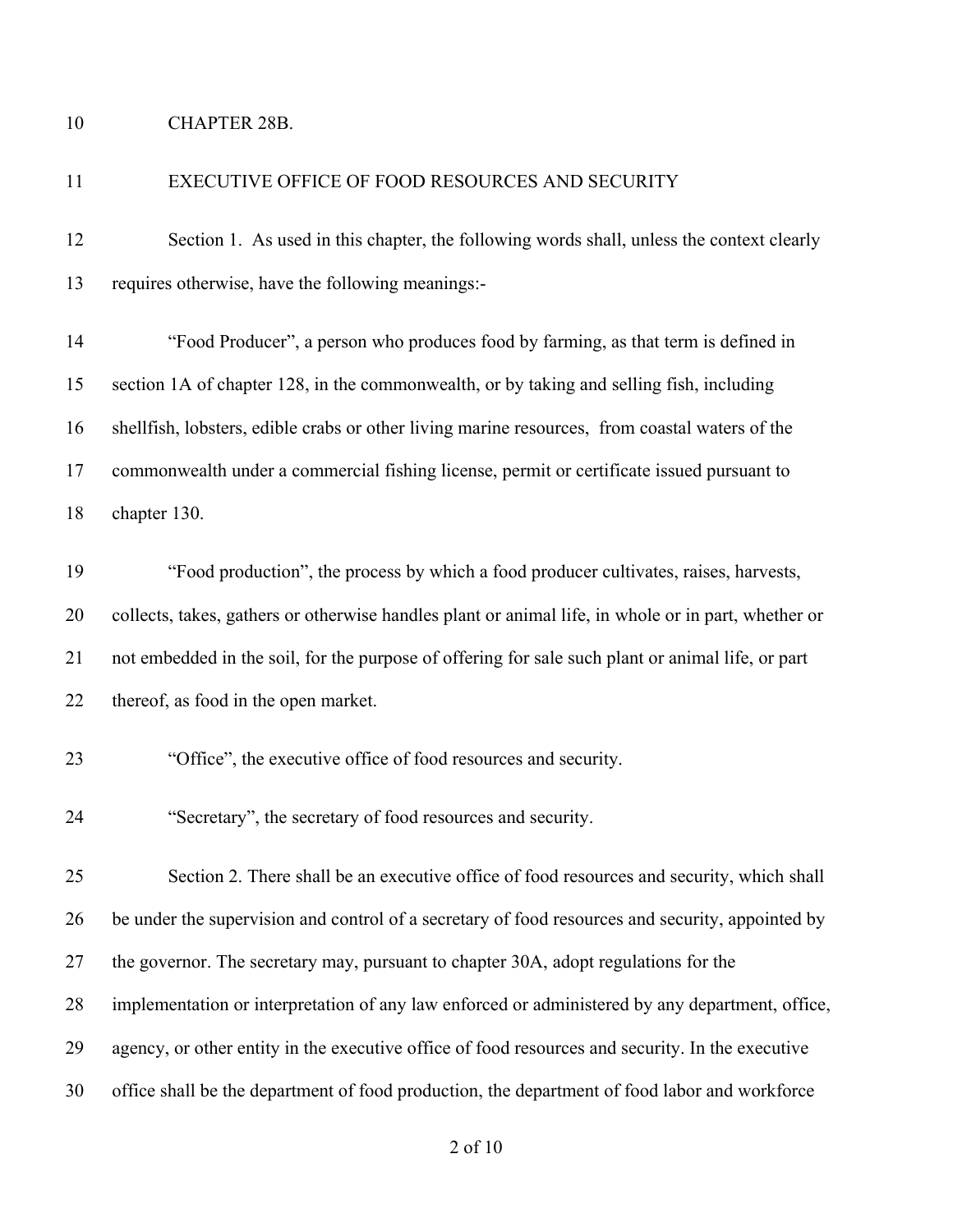development, the department of food innovation, development and research, the department of investment and financing for food production, the department of food security, identification and labeling, the department of economic development for locally-produced food, the department of nutrition and food health and the department of self-sufficiency for food production. Each department shall be headed by a commissioner. The executive office shall be organized and shall function as a single state agency with the authority and control for administrative purposes including, but not limited to, for the purposes of the accounting and financial system of the commonwealth. The secretary shall, notwithstanding any general or special law to the contrary, identify and consolidate administrative activities and functions common to the separate 40 departments within the office and may designate such functions "core administrative functions" in order to improve administrative efficiency and preserve fiscal resources; provided, however, that common functions that shall be designated core administrative functions shall include, but shall not be limited to, human resources, financial management, information technology, legal, procurement and asset management.

 Each commissioner shall be appointed and may be removed by the secretary, with the approval of the governor. Each commissioner shall be a person of skill and experience in the field of his appointment. The commissioner of each department may adopt reasonable regulations to allow those employees within his or her department to testify in civil proceedings so as to further the performance of the department's business. The commissioner of each department shall appoint all necessary employees within the department, except as may be otherwise provided by law. The positions of commissioner shall not be subject to the provisions of chapter 31 or section 9A of chapter 30. Each commissioner shall perform such functions as may be assigned to him by the secretary and shall devote his full time during business hours to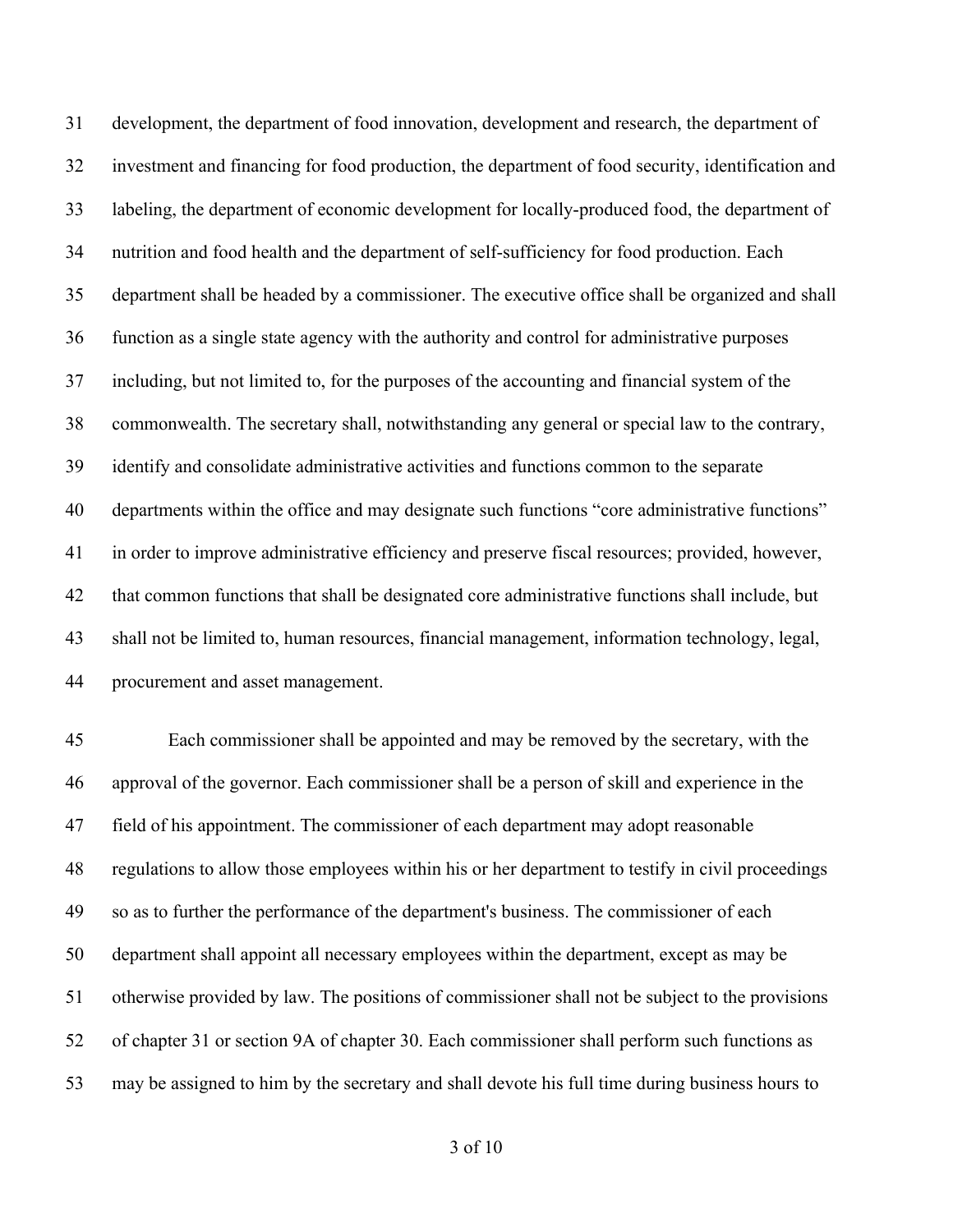the duties of the position. In case of a vacancy or an emergency, the secretary may appoint a person as acting commissioner for a period not exceeding 6 months, of any of the above departments, provided, the appointee is a person of skill and experience in the field of his or her appointment. The positions of the commissioners shall be classified in accordance with section 45 of chapter 30 and the salaries shall be determined in accordance with section 46C of said chapter 30. Section 3. The office and its appropriate departments shall carry out policy relative to food production and in so doing shall: (1) foster and support food producers so they are able to effectively and safely produce, market and sell food in a sustainable manner throughout the commonwealth. (2) promote job creation and economic development in food production and local food distribution; (3) create a workforce in food production that gives rise to an attractive environment for next-generation food production workers and researchers; (4) develop and administer programs and incentives to improve nutrition and promote healthy eating habits across all age groups; (5) develop statewide polices to increase demand for local foods through marketing and branding initiatives, and improve market and environmental statistics to support such polices; (6) encourage, support, and undertake research and maintain laboratory and other research facilities to produce information regarding the science of food production,

### of 10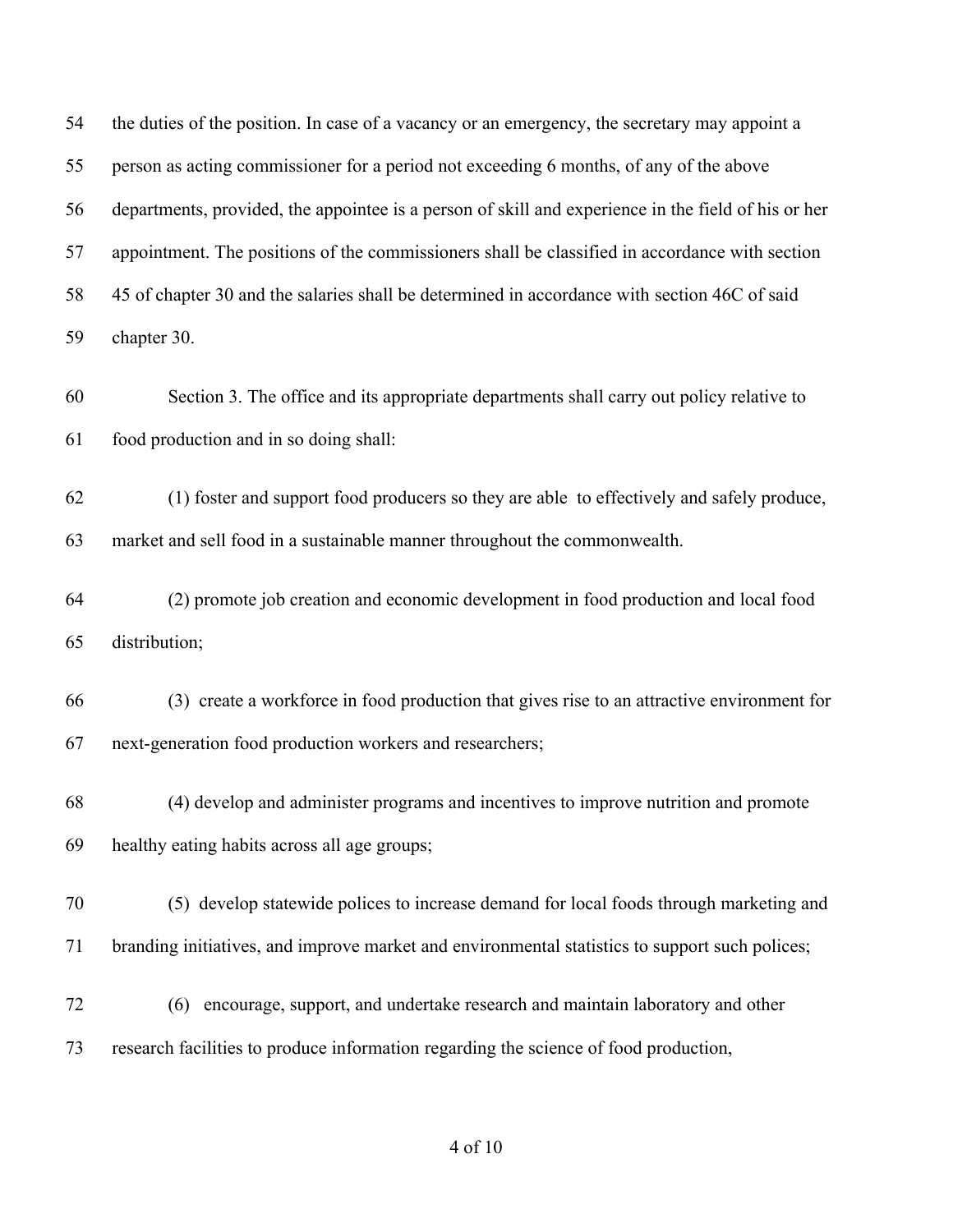transportation and consumption for the benefit of the commonwealth, its communities, its citizens and other interested parties;

 (7) enter into contracts and partnerships with private and public institutions for the advancement of the goals and directives set forth in this chapter;

 (8) develop and administer programs and recommendations to reduce input costs, while strengthening financing and business planning for food producers;

(9) develop and administer programs to strengthen food production in the

 commonwealth so that in the future, Massachusetts would be better suited to feed all its citizens without importation of food from other states;

 (10) foster strong relationships with food producers and consumers to achieve the goals and directives set forth in this chapter while creating opportunities for cultural and economic growth for the citizens of this commonwealth;

 (11) advise and assist local governments, private and public institutions, organizations and associations, businesses, industries, and individuals by providing and acting as a clearinghouse for food production and labeling and consumption information, data, and other materials;

 (12) represent and act on behalf of the commonwealth in connection with federal grant programs;

 (13) keep accounts, records, personal data, enter into contracts, adjust claims, accept gifts, grants, bequests and devises, and subject to appropriation, acquire real or personal property by eminent domain or otherwise;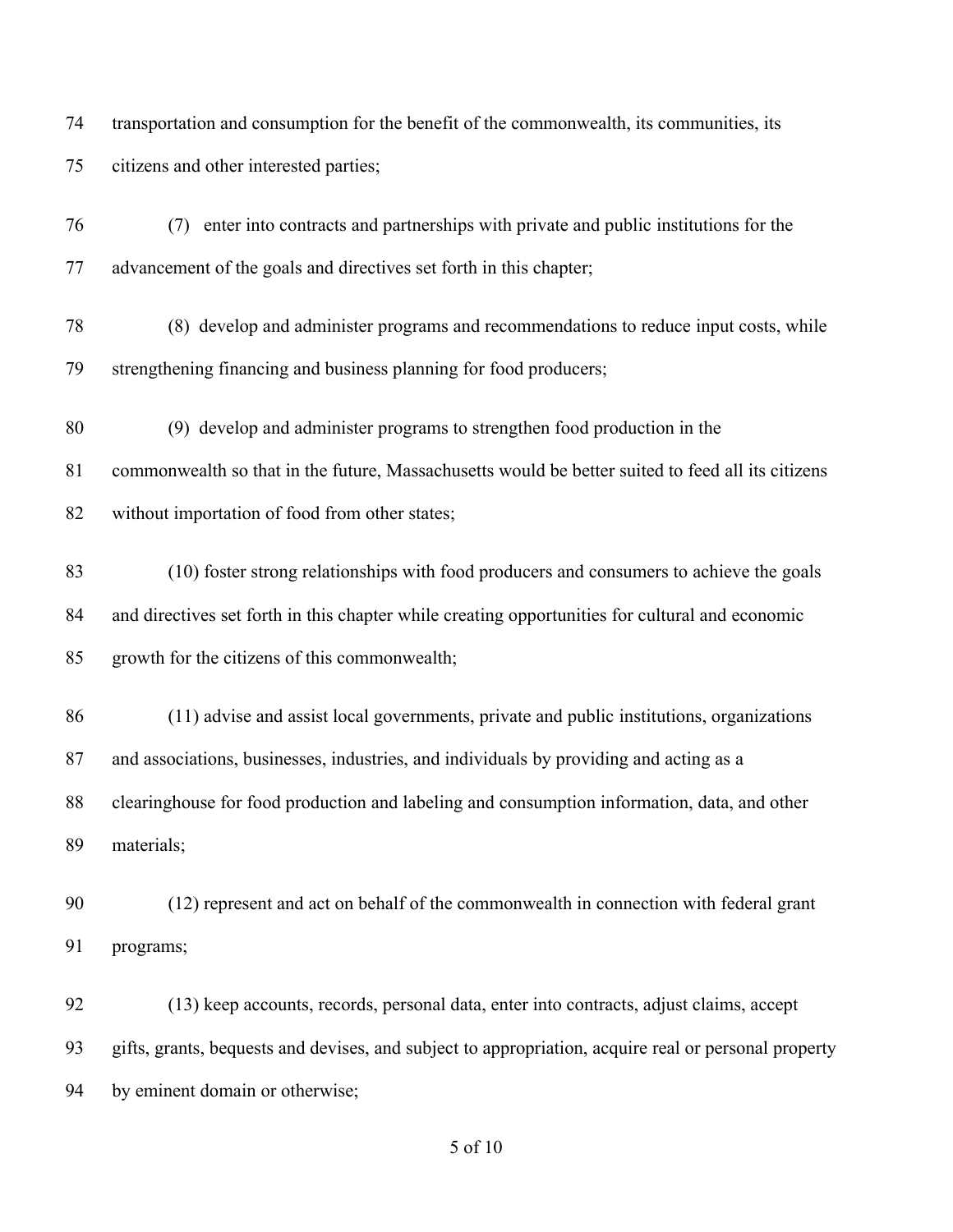(14) advise and assist state agencies, cities, towns, and other units of local government in the preparation of grant or loan applications with respect to any food production or protection programs;

 (15) coordinate activities among public institutions of higher education to engage in complementary state educational programs and collaborative research initiatives regarding food production; and

 (16) promulgate rules and regulations necessary to carry out their statutory responsibilities.

 Section 4. The secretary shall have the following powers and duties concerning any power or duty assigned to any department:

 (1) the power and duty to resolve administrative and jurisdictional conflicts between any 106 such departments or officers;

 (2) the power and duty to implement, upon request of any such department or officer, programs jointly agreed to by the secretary and such agency or officer; and

 (3) the power and duty to coordinate and improve program activities involving 2 or more such departments or officers.

 Section 5. The secretary shall conduct comprehensive planning with respect to the functions of the office and shall coordinate the activities and programs of the departments and divisions within the office. The secretary shall continually review the operations of the office with a view toward improving administrative organization, procedures and practices, promoting economy and efficiency.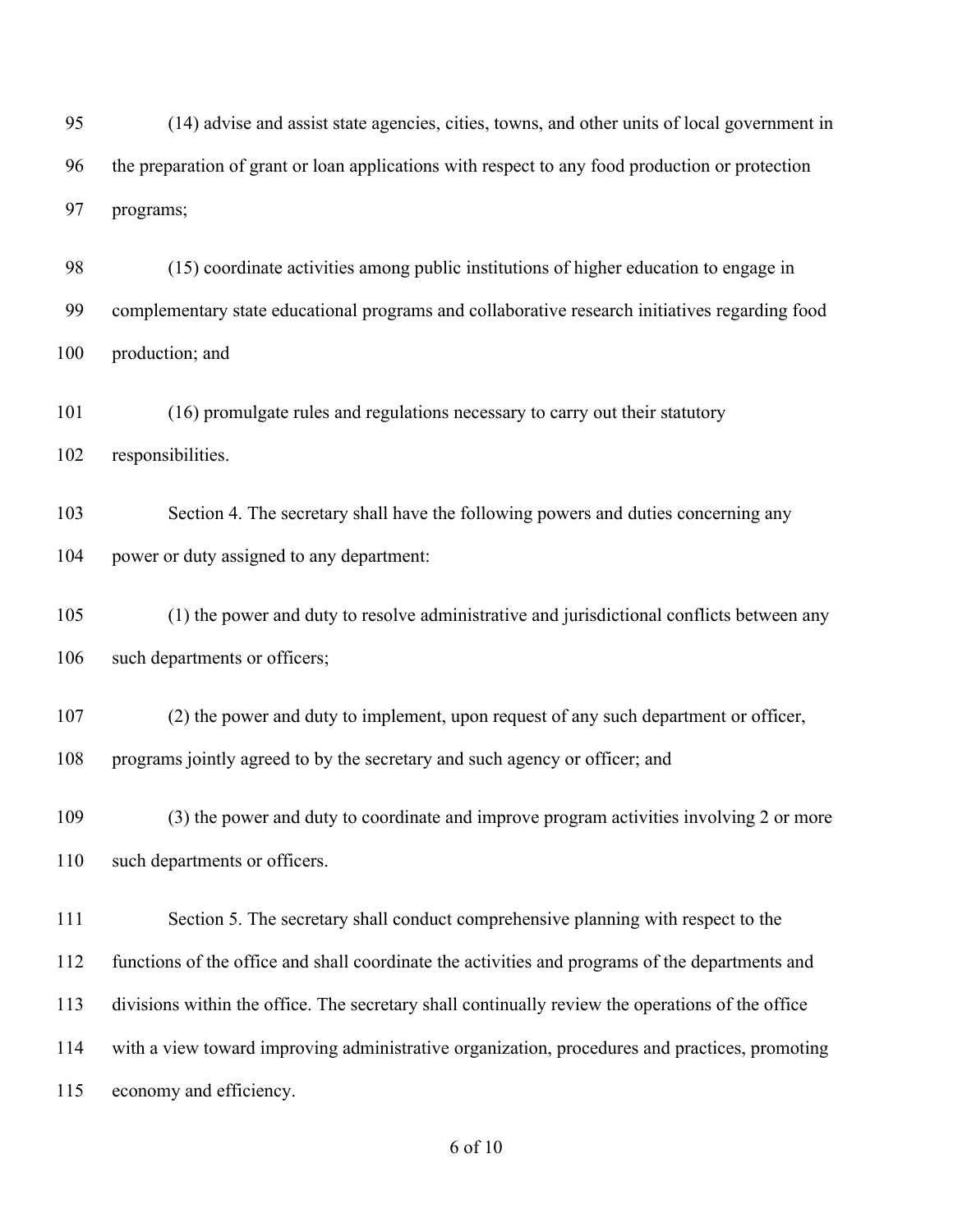The secretary shall prepare annually a report of the organization and activities of the office as individually reported by the various departments and divisions within the office, the assignment of functions to various administrative units, officers and employees, and of the established places at which, and the methods whereby, the public may receive information or may make requests, and such other matters as the secretary deem appropriate.

 The secretary shall annually evaluate the status of the production, distribution, labeling and consumption of food within the commonwealth. This evaluation shall be submitted as a part of the report referred to in the preceding paragraph, and it shall be accompanied by recommendations for appropriate actions to be taken to achieve best practices with respect to the production, distribution, labeling and consumption of food within the commonwealth.

 In order to carry out the provisions of this chapter the secretary may, and is encouraged to, seek the laboratory, technical, education, and research skills and facilities of state institutions of higher learning.

129 Section 6. Subject to appropriation, the secretary, with the approval of the governor, may appoint such experts and other assistants as he shall deem necessary to perform the functions of his office, provided that the provisions of chapter 31 and section 9A of chapter 30 shall not apply to any person holding any such appointment. Every person so appointed to any position in his office shall have experience and skill in the field of such position. So far as practicable in the 134 judgment of the secretary, appointments to such positions in his office shall be made by promoting employees of the commonwealth serving in positions which are classified under chapter 31, and such appointments shall at all times reflect the professional needs of the department or division affected. If an employee serving in a position which is classified under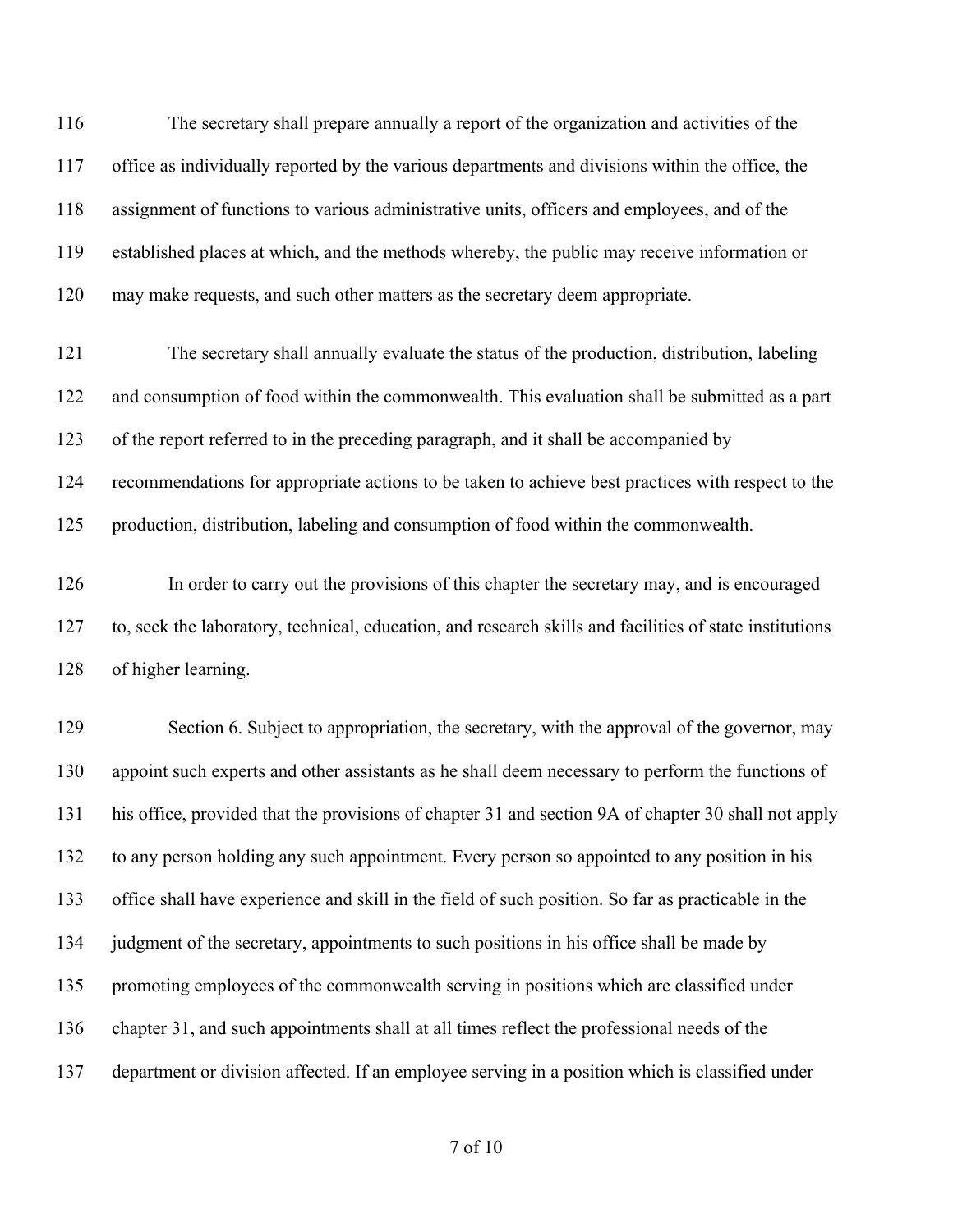chapter 31 or in which he has tenure by reason of section 9A of chapter 30 shall be appointed to a position within his office which is not subject to the provisions of chapter 31, he shall upon termination of his service in such unclassified position be restored to the position which he held immediately prior to such appointment; provided, however, that his service in such unclassified position shall be determined by the civil service commission in accordance with the standards applied by said commission in administering chapter 31. Such restoration shall be made without impairment of his civil service status or tenure under section 9A of chapter 30 and without loss of seniority, retirement, or other rights to which uninterrupted service in such prior position would have entitled him. During the period of such appointment, each person so appointed from a position in the classified civil service shall be eligible to take any competitive promotional examination for which he would otherwise have been eligible.

 Section 7. There shall be a department of food production broadly tasked with promoting the effective, profitable and safe production of food throughout farms and fishing communities located in the commonwealth.

 Section 8. There shall be a department of food labor and workforce development, which shall: (1) develop programs that provide economic incentive to food producers; (2) create a workforce in food production that gives rise to an attractive environment for future food production workers and researchers; and (3) encourage, support, and undertake research into alternative centers of economic growth for food production and distribution within the commonwealth, including projects like the Gloucester Genomics Institute.

 Section 9. There shall be a department of food innovation, development and research, which shall undertake research and maintain laboratory and other research facilities to provide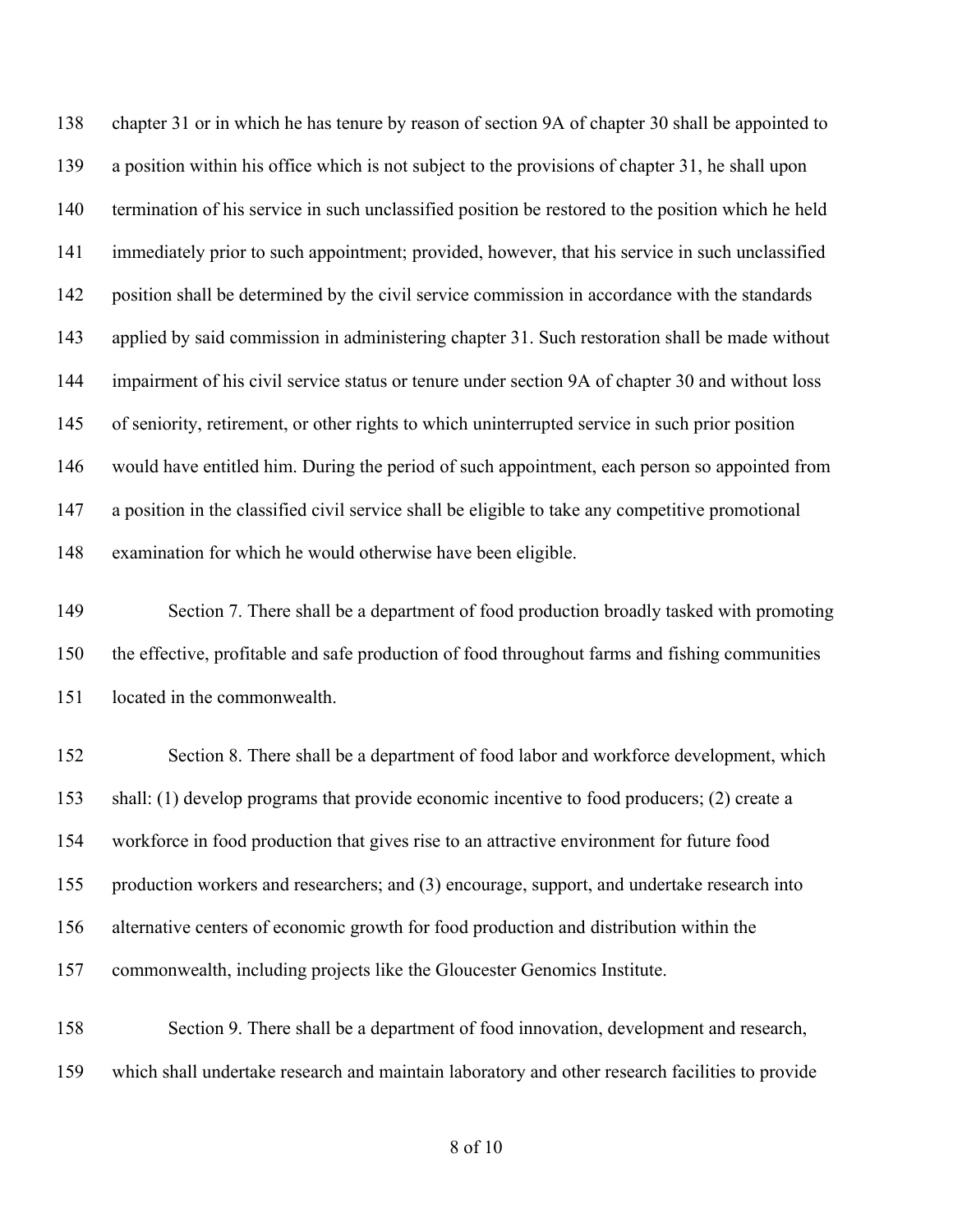information to food producers and other interested parties regarding the science behind food production. The department shall undertake research regarding the impact that specific environmental, biological, meteorological and chemical conditions have on food production in the commonwealth in order to, develop new sciences, proposals and techniques for the conservation and enhancement of fields, water and wildlife for food production.

 Section 10. There shall be a department of investment and financial planning for food production, which shall identify and select food producers who are eligible to receive loans from the Massachusetts Development Finance Agency pursuant to clause (17) of section 3 of chapter 23G, based on criteria to be determined by the department; provided, however, in selecting food producers pursuant to this section, the department shall give preference to food producers operating in designated port areas. The department shall research and investigate production and operation methods of food producers, including the possibility and efficacy for producers to utilize shared equipment and infrastructure, and make recommendations to reduce input costs associated with production and transportation. The department shall develop programs and make recommendations to food producers designed to attract entrepreneurs and other new investors with a focus on providing

 equity-like, risk capital for production growth to be supplied in smaller amounts and at lower returns.

 Section 11. There shall be a department of food security, identification and labeling, which shall develop and administer programs and policies to improve food management and security and shall research the efficacy and implementation of next-generation food tracking